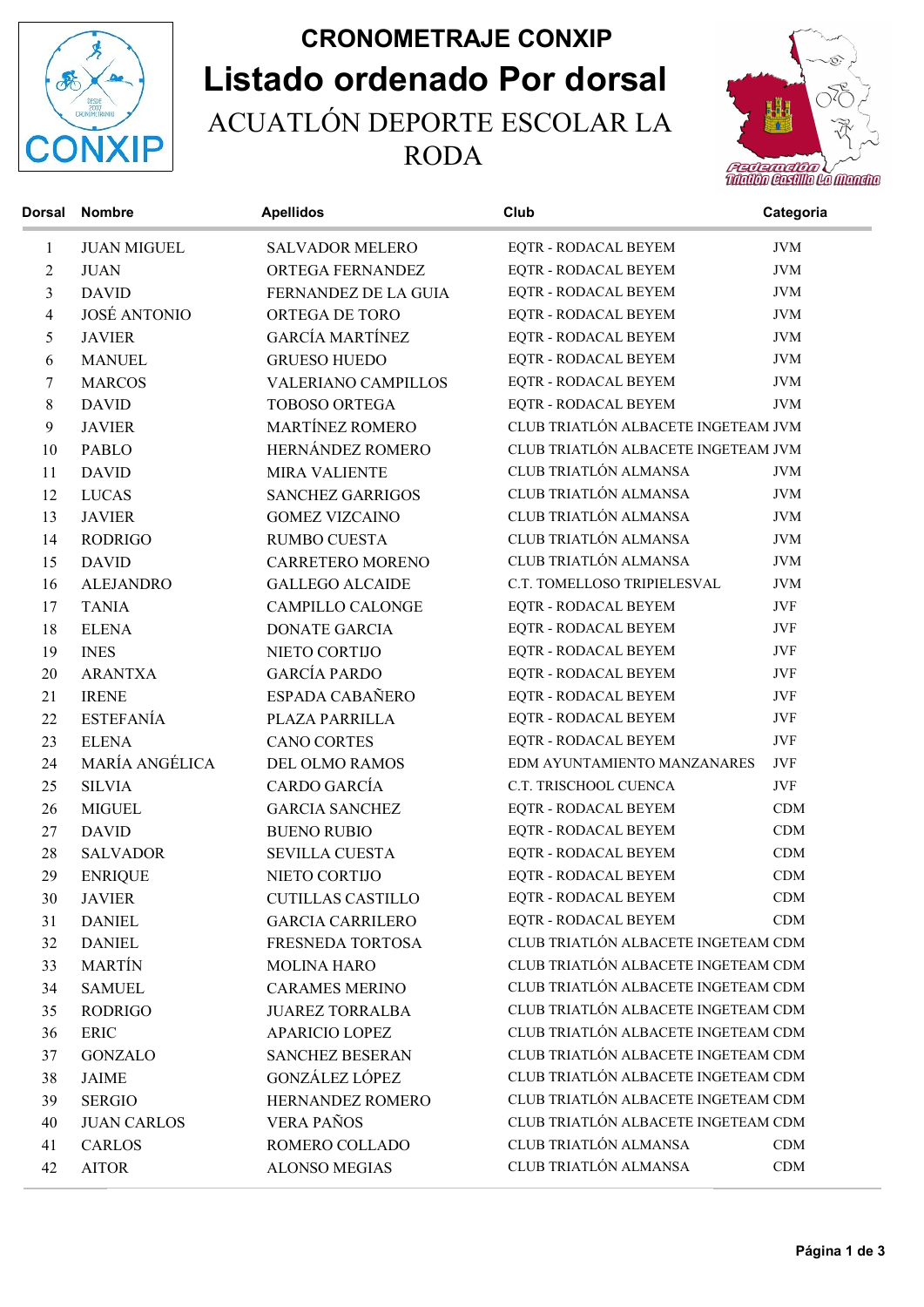| <b>Dorsal</b> | <b>Nombre</b>      | <b>Apellidos</b>                       | Club                                | Categoria    |
|---------------|--------------------|----------------------------------------|-------------------------------------|--------------|
| 43            | <b>JORGE</b>       | VILLAFRANCA MARCOS-<br><b>ALBERCA</b>  | C. NATACIÓN CRIPTANA GIGANTES       | CDM          |
| 44            | <b>JUAN</b>        | <b>GARCÍA SÁNCHEZ</b>                  | C. TRIATLON TRITALAVERA             | CDM          |
| 45            | <b>HUGO</b>        | <b>BERMEJO TOMAS</b>                   | C.T. TRISCHOOL CUENCA               | CDM          |
| 46            | <b>MARIO</b>       | <b>CARDO GARCIA</b>                    | C.T. TRISCHOOL CUENCA               | CDM          |
| 47            | <b>MARINA</b>      | <b>MARTINEZ RUBIO</b>                  | EQTR - RODACAL BEYEM                | CDF          |
| 48            | <b>LAURA</b>       | <b>SAIZ VILLODRE</b>                   | <b>EQTR - RODACAL BEYEM</b>         | CDF          |
| 49            | <b>CARLA</b>       | <b>SALVADOR CASTILLO</b>               | EQTR - RODACAL BEYEM                | CDF          |
| 50            | <b>ISABEL</b>      | RODRIGUEZ PRETEL                       | CLUB TRIATLÓN ALBACETE INGETEAM CDF |              |
| 51            | <b>MARIA</b>       | <b>MARTINEZ GOMEZ</b>                  | CLUB TRIATLÓN ALBACETE INGETEAM CDF |              |
| 52            | <b>ANDREA</b>      | HERNANDEZ GONZALEZ                     | CLUB TRIATLÓN ALBACETE INGETEAM CDF |              |
| 53            | <b>EVA</b>         | <b>MIRA VALIENTE</b>                   | CLUB TRIATLÓN ALMANSA               | CDF          |
| 54            | <b>SARA</b>        | <b>GALLEGO ALCAIDE</b>                 | C.T. TOMELLOSO TRIPIELESVAL         | CDF          |
| 55            | <b>GUILLERMO</b>   | HERRAIZ RODRÍGUEZ DE LA<br><b>VERA</b> | EQTR - RODACAL BEYEM                | <b>IFM</b>   |
| 56            | <b>PABLO</b>       | <b>GIMÉNEZ ESTARLICH</b>               | <b>EQTR - RODACAL BEYEM</b>         | <b>IFM</b>   |
| 57            | <b>PEDRO</b>       | <b>CORTIJO ARENAS</b>                  | <b>EQTR - RODACAL BEYEM</b>         | <b>IFM</b>   |
| 58            | ÓSCAR              | HERNÁNDEZ LÓPEZ                        | CLUB TRIATLÓN ALBACETE INGETEAM IFM |              |
| 59            | <b>GUILLERMO</b>   | <b>FERRER PEINADO</b>                  | CLUB TRIATLÓN ALBACETE INGETEAM IFM |              |
| 60            | <b>HÉCTOR</b>      | IBÁÑEZ KRYVETSKYY                      | CLUB TRIATLÓN ALBACETE INGETEAM IFM |              |
| 61            | <b>ELENA</b>       | <b>RUBIO DE TORO</b>                   | EQTR - RODACAL BEYEM                | IFF          |
| 62            | <b>MARÍA PILAR</b> | GARCÍA ORTEGA                          | CLUB TRIATLÓN ALBACETE INGETEAM IFF |              |
| 63            | <b>CECILIA</b>     | PARADA PIÑA                            | CLUB TRIATLÓN ALBACETE INGETEAM IFF |              |
| 64            | <b>EVA</b>         | FRESNEDA TORTOSA                       | CLUB TRIATLÓN ALBACETE INGETEAM IFF |              |
| 65            | <b>INES</b>        | <b>GARIJO BAIDEZ</b>                   | CLUB TRIATLÓN ALBACETE INGETEAM IFF |              |
| 66            | <b>CARLOTA</b>     | <b>SANCHEZ BESERAN</b>                 | CLUB TRIATLÓN ALBACETE INGETEAM IFF |              |
| 67            | <b>ALBA</b>        | HURTADO BAÑOS                          | C.T. TOMELLOSO TRIPIELESVAL         | <b>IFF</b>   |
| 68            | <b>PABLO</b>       | <b>CERRILLO VERGARA</b>                | <b>EQTR - RODACAL BEYEM</b>         | <b>ALM</b>   |
| 69            | <b>RUBÉN</b>       | MARQUÉS MARTÍNEZ                       | EQTR - RODACAL BEYEM                | <b>ALM</b>   |
| 70            | <b>JAVIER</b>      | <b>BARBERO FAJARDO</b>                 | EQTR - RODACAL BEYEM                | ${\rm ALM}$  |
| 71            | <b>DAVID</b>       | <b>COLLADO TÉBAR</b>                   | EQTR - RODACAL BEYEM                | ${\rm ALM}$  |
| 72            | <b>CARLOS</b>      | MUÑOZ DE LAMO                          | EQTR - RODACAL BEYEM                | <b>ALM</b>   |
| 73            | <b>ALEJANDRO</b>   | <b>SAEZ AVILES</b>                     | CLUB TRIATLÓN ALBACETE INGETEAM ALM |              |
| 74            | <b>ASIER</b>       | <b>LEAL TELLO</b>                      | CLUB TRIATLÓN ALBACETE INGETEAM ALM |              |
| 76            | <b>GONZALO</b>     | <b>ALONSO MEGIAS</b>                   | CLUB TRIATLÓN ALMANSA               | ALM          |
| 77            | <b>HÉCTOR</b>      | SEPULVEDA GÓMEZ                        | CLUB TRIATLÓN ALMANSA               | ALM          |
| 78            | <b>JESUS</b>       | MARTINEZ SANCHEZ                       | CLUB TRIATLÓN ALMANSA               | ${\rm ALM}$  |
| 79            | LEO                | MARTINEZ SANCHEZ                       | CLUB TRIATLÓN ALMANSA               | ${\rm ALM}$  |
| 80            | <b>JAVIER</b>      | <b>RICO LUNA</b>                       | C.T. TOMELLOSO TRIPIELESVAL         | ${\rm ALM}$  |
| 81            | <b>ELENA</b>       | SÁNCHEZ MARTÍNEZ                       | EQTR - RODACAL BEYEM                | ALF          |
| 82            | <b>ALEJANDRA</b>   | POVEDA TÉBAR                           | EQTR - RODACAL BEYEM                | ALF          |
| 83            | <b>INÉS</b>        | SOTOS ESCRIBANO                        | EQTR - RODACAL BEYEM                | ALF          |
| 84            | <b>CLAUDIA</b>     | <b>GARCÍA PARDO</b>                    | EQTR - RODACAL BEYEM                | ALF          |
| 85            | <b>IRENE</b>       | <b>LORENZO BLEDA</b>                   | <b>EQTR - RODACAL BEYEM</b>         | ${\sf ALF}$  |
| 86            | <b>PAULA</b>       | <b>GÓMEZ ARELLANO</b>                  | EQTR - RODACAL BEYEM                | ALF          |
| 87            | <b>ELENA</b>       | <b>GREGORIO CANTOS</b>                 | CLUB TRIATLÓN ALBACETE INGETEAM ALF |              |
| 88            | <b>ADRIANA</b>     | SÁNCHEZ PENADÉS                        | CLUB TRIATLÓN ALMANSA               | $\mbox{ALF}$ |
| 89            | <b>CANDELA</b>     | <b>GARRIDO HUERTAS</b>                 | CLUB TRIATLÓN ALMANSA               | $\mbox{ALF}$ |
| 90            | <b>VERA</b>        | FERNÁNDEZ TRUJILLO                     | CLUB TRIATLÓN ALMANSA               | $\mbox{ALF}$ |
|               |                    |                                        |                                     |              |